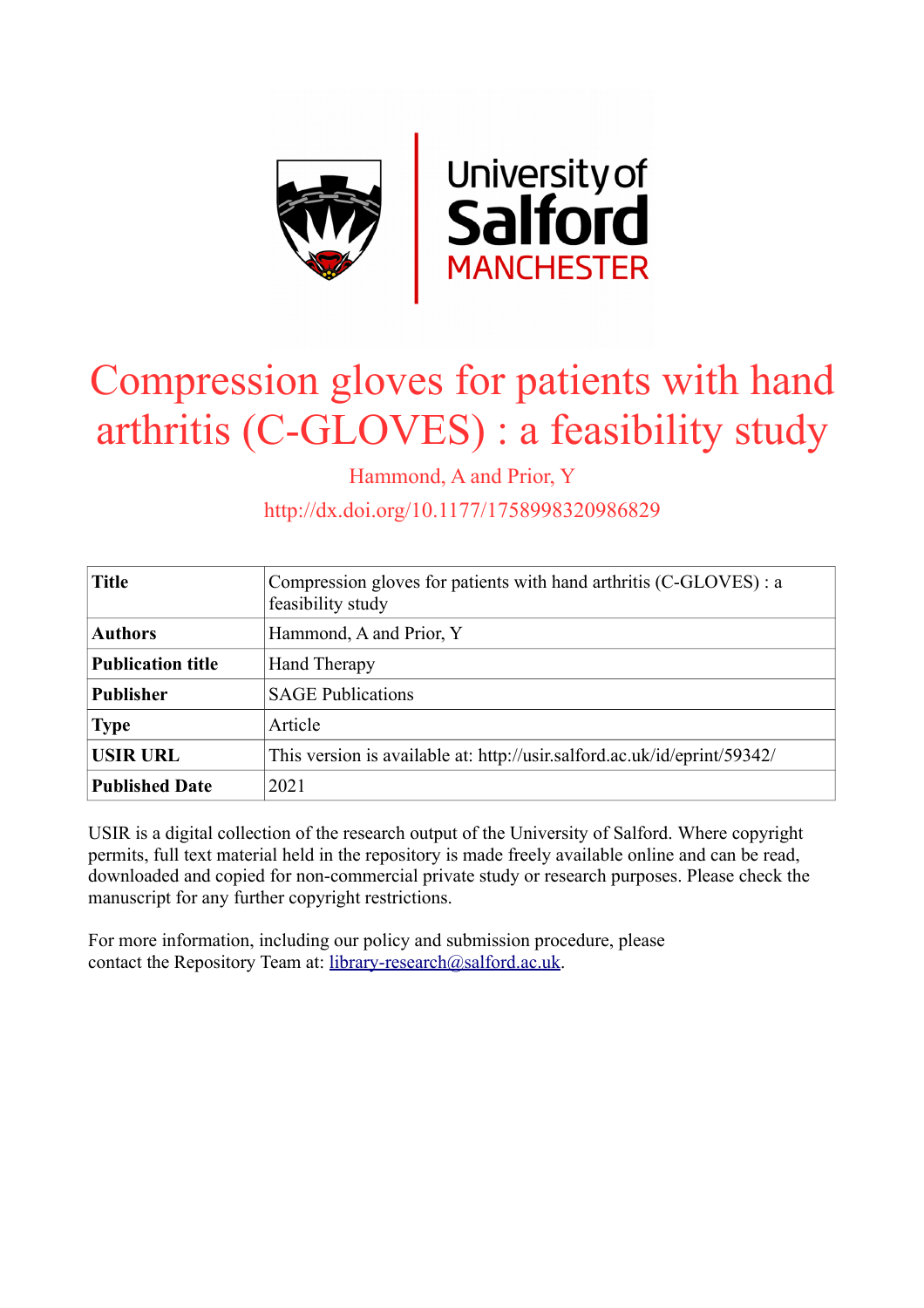**Hammond A, Prior Y. Compression gloves for patients with hand arthritis (C-GLOVES): a feasibility study. Hand Therapy. Accepted 16/12/2020. Published January 2021** 

## **Supplementary File I: C-GLOVES Phase 1: Feasibility study planning**

The study was planned based on findings of a systematic review [6] and through discussions with participating therapists (members of the North-West Alliance of Rheumatology Occupational Therapists) and two patient research partners. Three meetings were held in which we developed the trial protocol and agreed:

- 1. **Trial Design:** The benefits of conducting randomised controlled feasibility trials and the procedures associated with these, were discussed, including testing willingness for therapists to recruit patients into a randomised controlled trial and patients to give consent to be randomised. Although there is limited evidence of compression glove effectiveness, gloves are already part of NHS usual care. Therapists expressed concerns about randomising in a feasibility study, given that participants would not be provided with "usual care." Therapists emphasised finalising procedures should be tested first. Feasibility studies do not need to be randomised [31,32]. We therefore decided not to randomise to a control group as most feasibility trial objectives could be met.
- 2. **Trial procedures** including: the make and model of compression glove to test, i.e. Isotoner™ open finger gloves, as therapists most often prescribed these [5]; follow-up at four-weeks, as any effects of glove-wear are normally reported within one to two weeks. A one-week margin before and after follow-up assessment was allowed, in case participants or therapists could not attend/conduct this at four weeks. Therapists also decided: which rheumatological conditions to test gloves in (i.e. these were the commonest conditions gloves were provided for clinically); and to assess outcomes of the two main patient groups separately: i.e. inflammatory (rheumatoid and undifferentiated inflammatory arthritis) and regenerative arthritis (osteoarthritis). This was because glove provision in inflammatory conditions is primarily to relive pain and swelling; and in osteoarthritis to relieve pain.
	- 1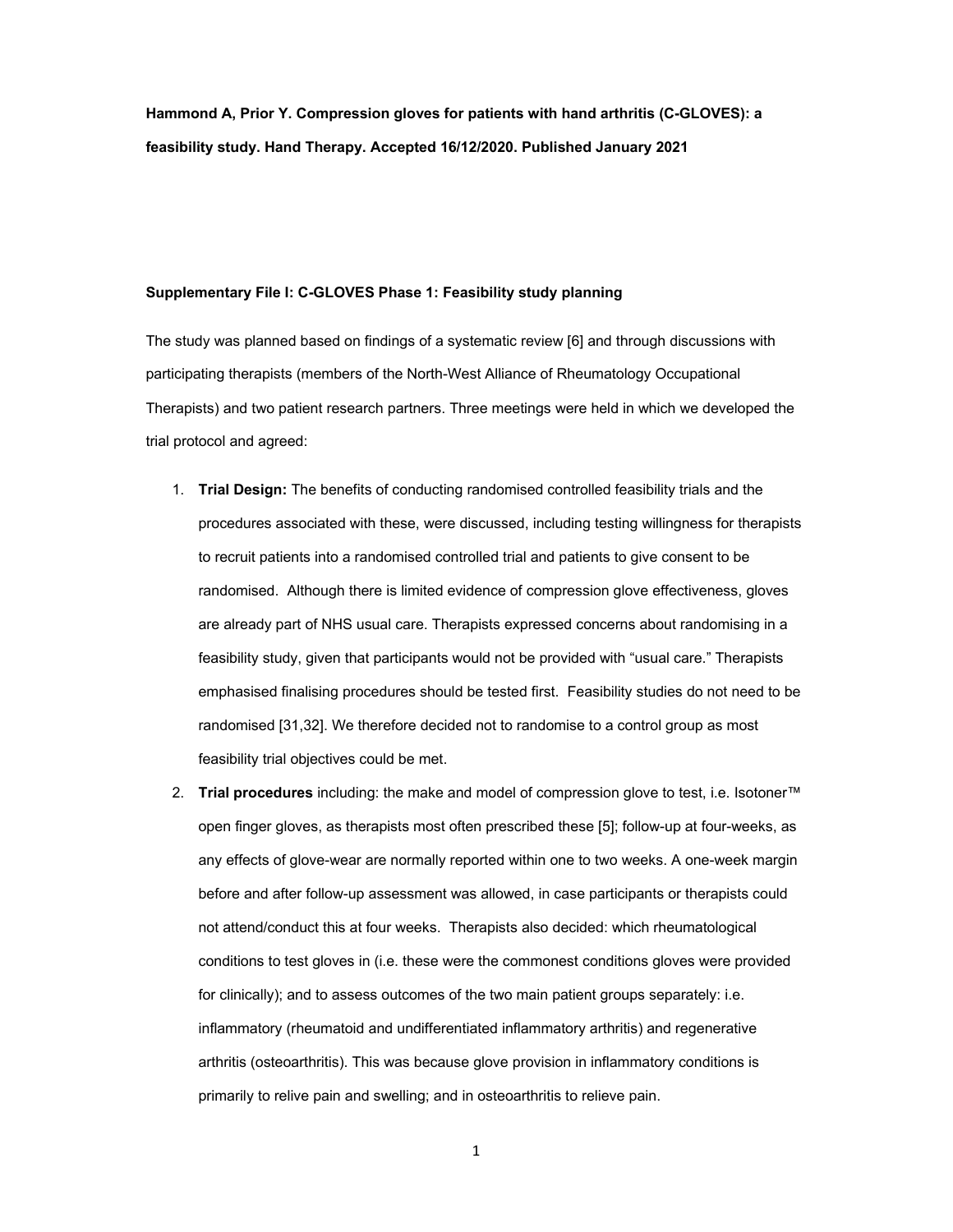- 3. **Inclusion and exclusion criteria**: based on therapists' a) clinical decision-making for glove provision and glove contraindications and b) trial criteria regarding diagnoses, and medication.
- 4. **The standardised hand assessment protocol**: therapists identified their treatment aims when providing gloves to patients with inflammatory arthritis and osteoarthritis. From this, the group decided the types of outcome measures to include. The research team then identified potential measures, with good reliability and validity, to match these aims and outcome types. The group discussed the feasibility of potential outcomes to finalise the protocol. For example, objective hand function measures included: the Southampton Hand Assessment Procedure (too costly to provide); Serial Occupational Dexterity Assessment, Arthritis Hand Function Test and Jebsen Hand Function Test (all would need making/developing for departments; and take 15 (or more) minutes to complete- considered as too long); and the Grip Ability Test (selected - as requires simple equipment and takes 5 minutes). The group also agreed relevant demographic and hand/disease status information to record. We initially aimed to have independent assessors at each site. However, during the planning phase it became apparent this would not be feasible as sites with two therapists could not guarantee the other would be available to schedule to complete an independent assessment and single-handed therapists could not identify another staff member available to assess.
- 5. **Glove provision and review**: therapists discussed their existing methods of fitting gloves and agreed best practice for: provision (including measuring and sizing, correct fitting, verbal instructions for patients); and glove review at 4 weeks in person.
- 6. **The patient glove instruction sheet**: therapists provided their existing glove instruction sheets. The research team collated content from these. The group then discussed and agreed final content.
- 7. **The C-GLOVES Therapist Manual** was developed, including the assessment and treatment protocols, reviewed by the group and agreed (See Supplementary File 2).

A pilot training workshop with three therapists was conducted to practice assessment and treatment protocols. We changed the planned method of measuring composite finger flexion (i.e. finger pulp to palmar wrist crease [29]) as therapists had difficulty performing this, instead using nail fold to distal wrist crease [12]. A one-day therapist training workshop was held with all 14 participating therapists to

2